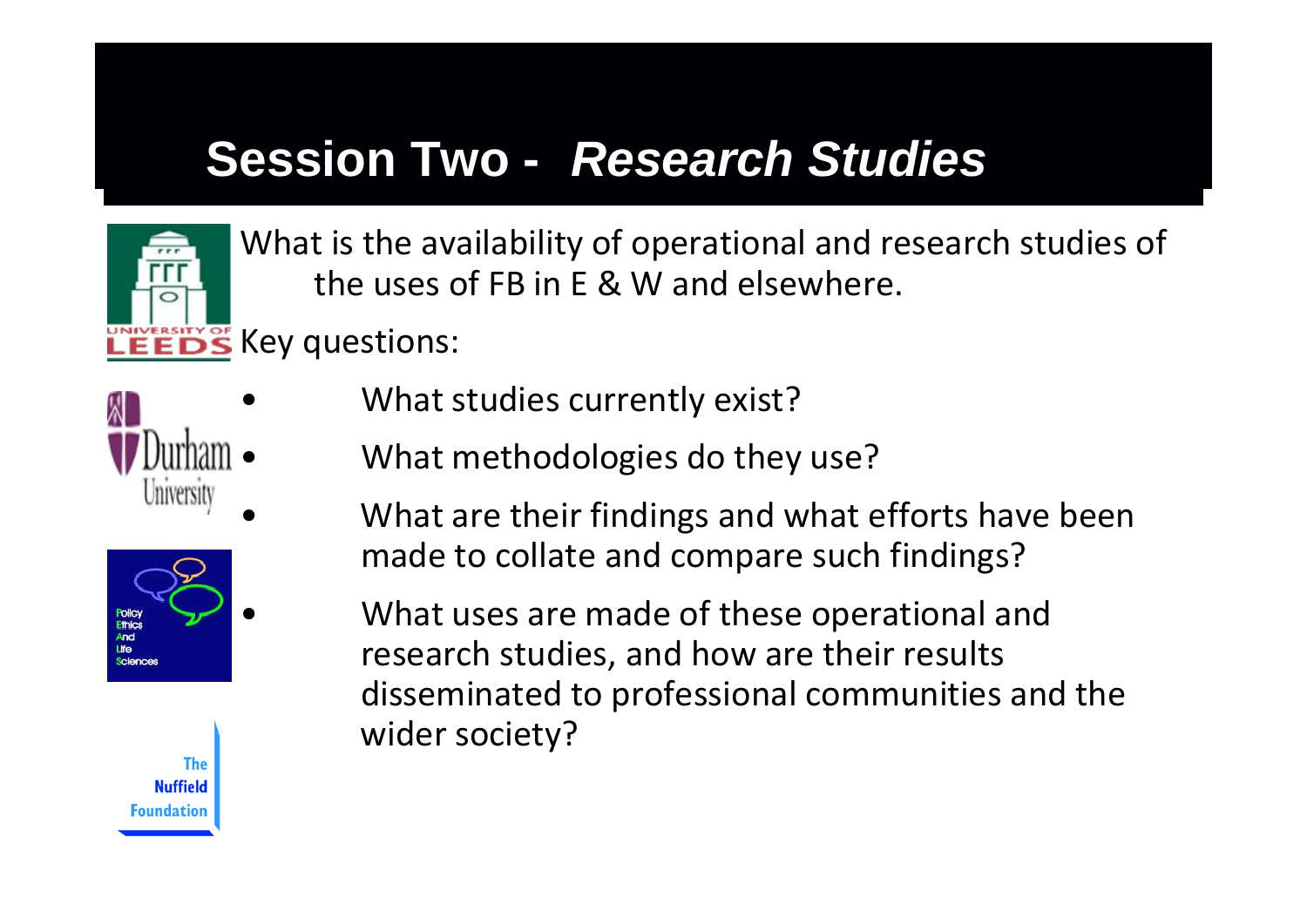# **Research on 'Uses'**



 $\bullet$ 

•

studies of 'police uses'. (largely dominated by Home Office funding and dissemination routes).

Main focus on peer reviewed social science





The **Nuffield** oundation

- Some overlap with actors and agents that collect and interpret data discussed in Session One (e.g. HMIC, Home Office Expansion Programme, NDNAD, Police Standards Unit)
- • Not here considering publications describing natural science discoveries and/or technological innovations in forensic bioinformation.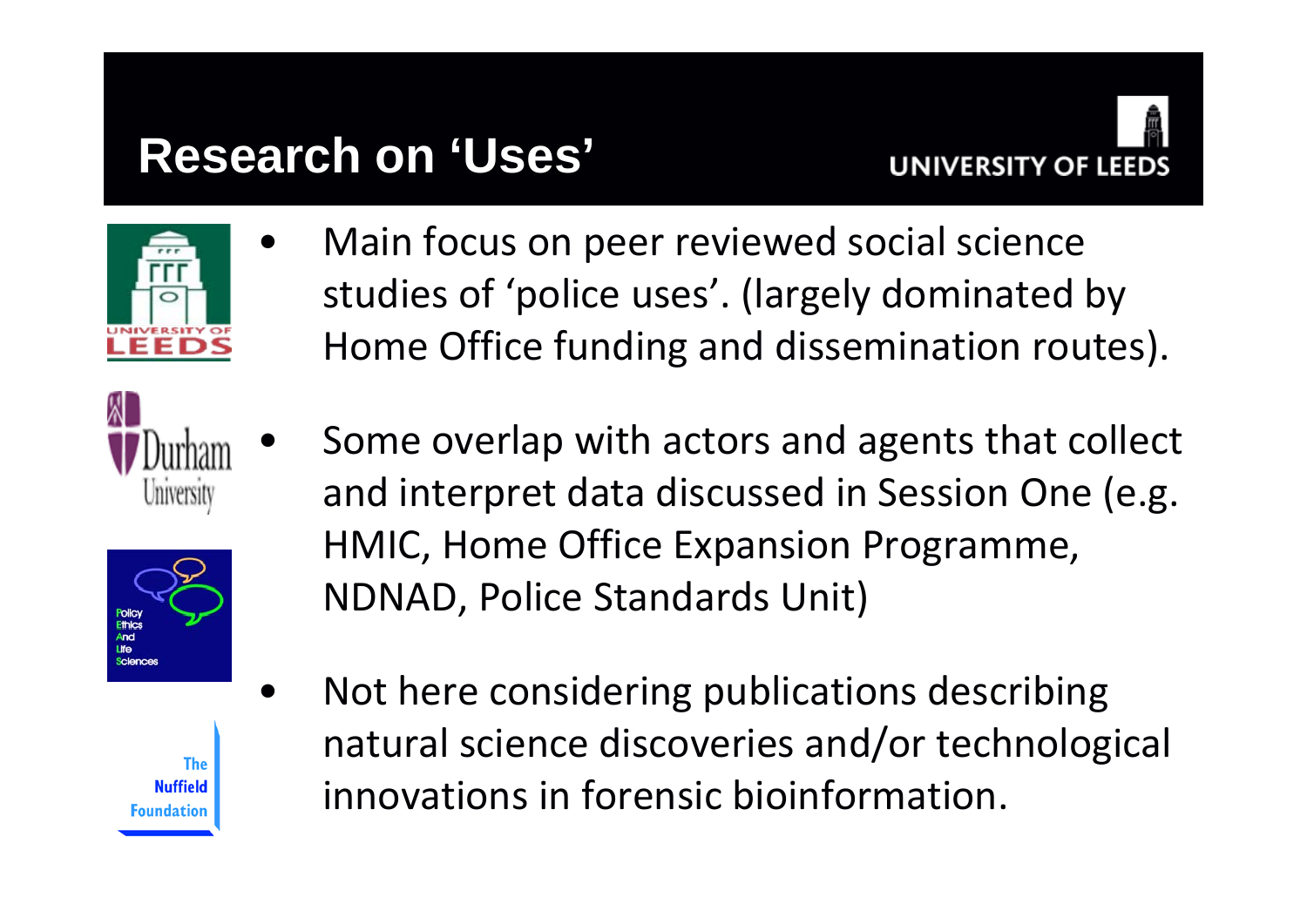### **Approaching 'Police Uses': A Persistent Orthodoxy**









**The Nuffield Foundation** 

- *March 1st 2006 Hazel Blears at House of Commons:* Information on the number of serious crimes such as murder, manslaughter and rape that have been detected using DNA profiles taken from suspects who had previously been arrested, charged but not convicted of an offence is not collected by the Home Office as detections are achieved through integrated criminal investigation, and not by forensic science alone.
- *March 3r<sup>d</sup> 2009. Alan Campbell Written Answer*: Figures for the number of crimes detected in which a DNA match was available only include crimes detected in which a DNA match was reported by the NDNAD. They do not include DNA matches which arise through case work in serious crime…this data is not collected centrally. It is also important to note that detections are achieved through integrated criminal investigation, not through DNA alone.
- **A reflection of organisational reality or criminal justice rhetoric?**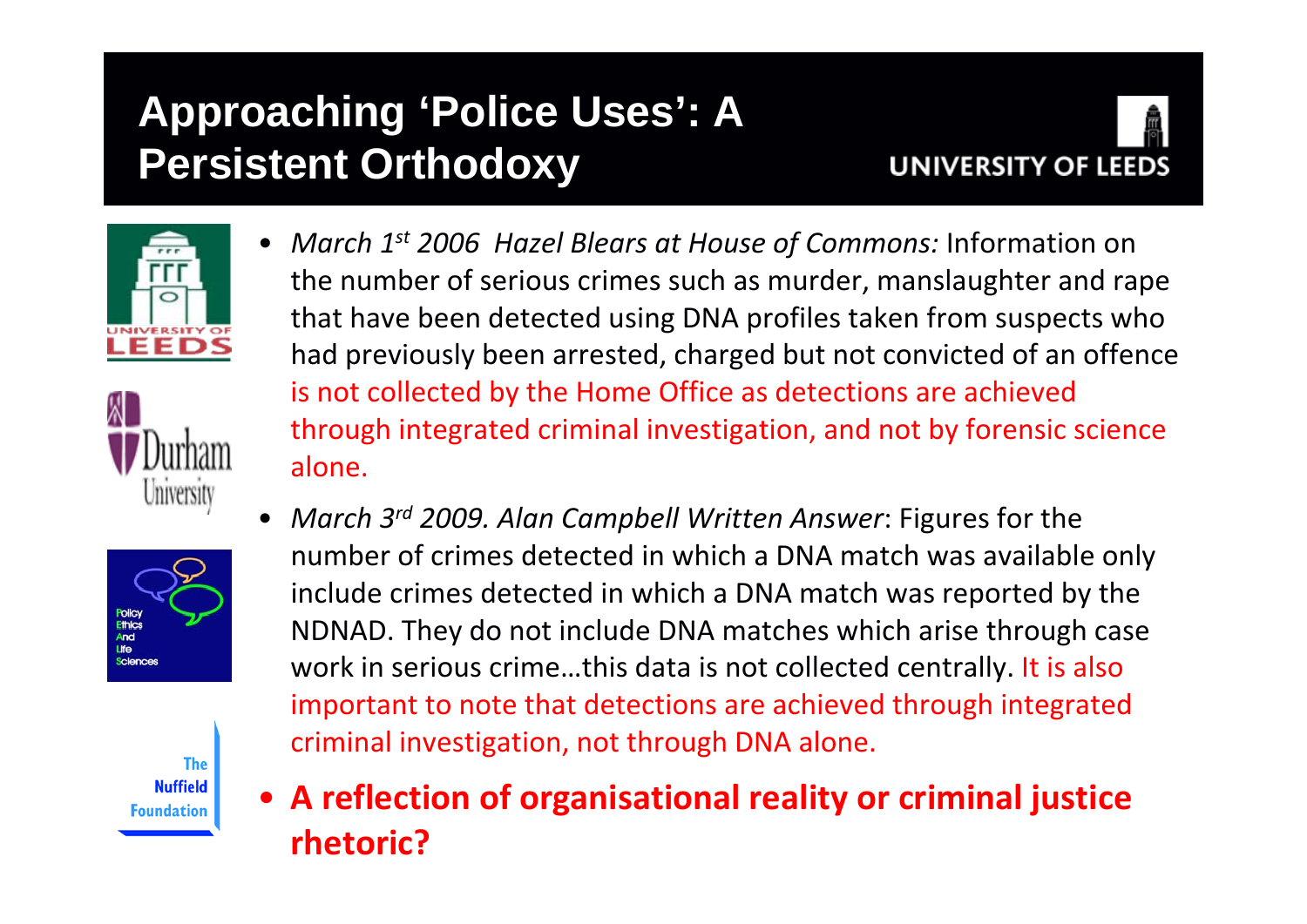## **The Persistent Orthodoxy In Practice**





University

The **Nuffield** Foundation

Ethics



Two co ‐existing approaches to maximising (and

• Utilise wide range of technologies with relevant expert support.



- Forensic science as service provision.
- Sparse UK research literature; operational practice normalised and disseminated in key manuals e.g. Murder Manual.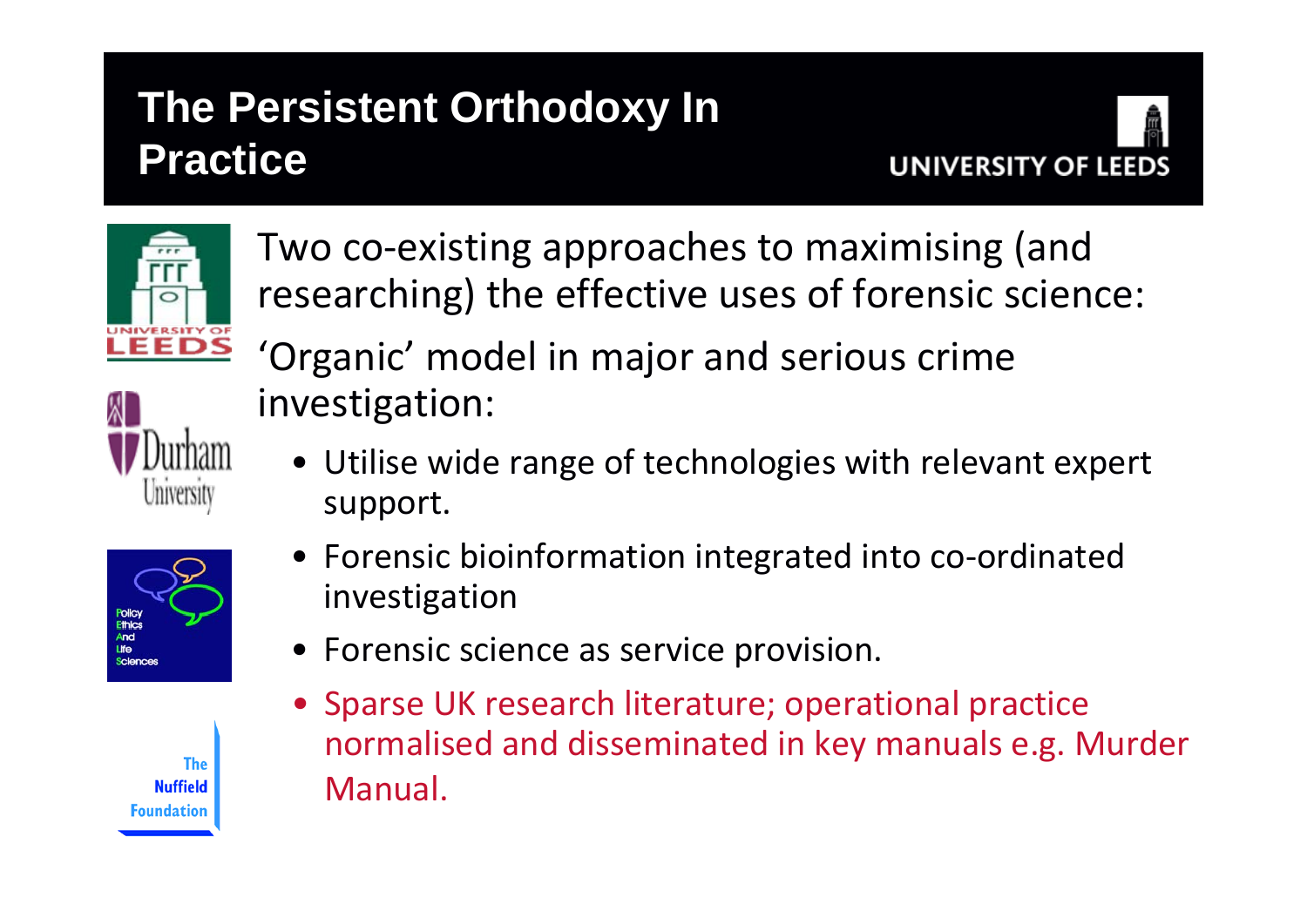## **The Persistent Orthodoxy In Practice**





University



'Procedural model' in volume crime investigation:

- Maximise managerial knowledge & control of performance.
- Forensic bioinformation integrated into attrition model.
- Small range of forensic commodities 'delivered' to other investigators.
- Larger UK research literature heavily dependent on data shaped by existing organisational understandings and imperatives.

**The Nuffield** Foundation **Does the orthodoxy exist? If so, how established/maintained and with what effects?**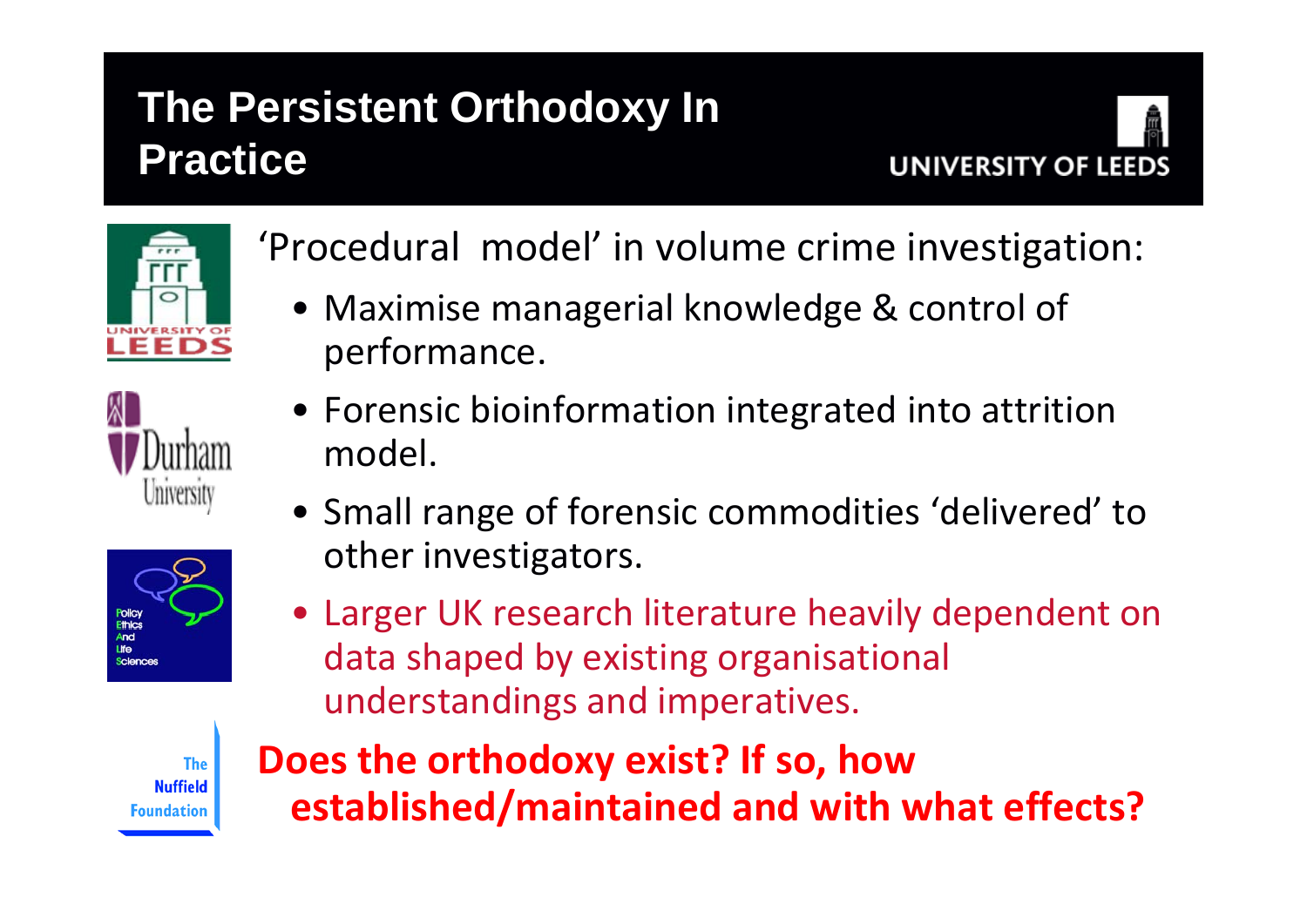# **Focus on Major and Serious Crime**









**The Nuffield Foundation**  Innes (2003) *Investigating Murder: Detective Work and the Police Response to Criminal Homicide.* Ethnographic fieldwork & analysis of case files. No extensive treatment of forensic bioinformation – glossed as an expert knowledge production technology not always well understood by detectives.

Roycroft (2007) 'What Solves Hard to Solve Murders'*. Journal of Homicide and Major Incident Investigation.* Interviews with 32 met sio's about Cat A & B homicides: 'forensic material' contributed to the solution in 38% of the cases. No details of what or how.

Nicol et.al.(2004), *Reviewing Murder Investigations.* Study of the process and documents of 34 Murder Reviews. Reviewers noted shortcomings in forensic recovery at scenes in about 12% of cases and in the commissioning of tests on recovered evidence in a smaller number. Few details supplied

Good Practice Guides: PSU ‐ *Cold Case Reviews: Familial DNA Intelligence Products;* FSS – *Guide to Intelligence Led Mass Screening*; ACPO *DNA Good Practice Guide.* Mixture of empirical and normative claims

**What other studies/sources exist? What do they tell us about the uses of forensic bioinformation to support the investigation of major and serious crime? What uses are well/less well considered?**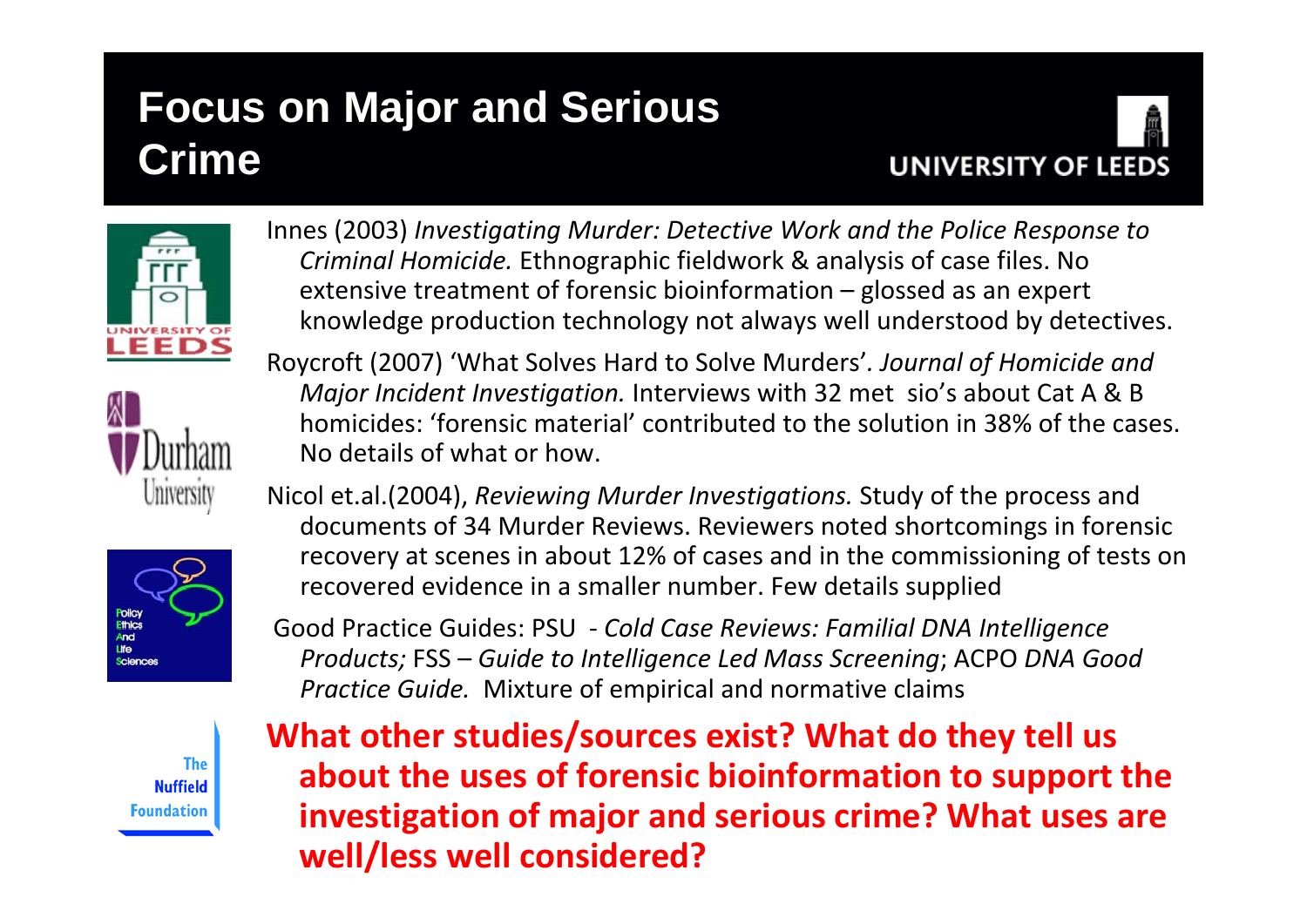#### **Volume Crime & Forensic Bioinformation Claims-Making (i)**





The FSS General Crime Reduction Model for Property Crime (1999). 'Year One'

• Step One: 'Recovery efficiency': 22% of crimes scenes examined will yield CTM (some scenes more than one type).



- Step Two: 'Matching efficiency': DNA@30%; fingerprints@20%; Footwear @5%; Toolmarks@2%.
- Step Three: 'Detections': 60% of matches will produce detections.



**The Nuffield** Foundation

- Step Four: 'Additional Admissions'. each primary detection will lead to2 further admissions.
- Step Five: 'Subsequent Deterrence': Each crime detected will deter a further two crimes.
- **What pedigree? What data used? With what effect?**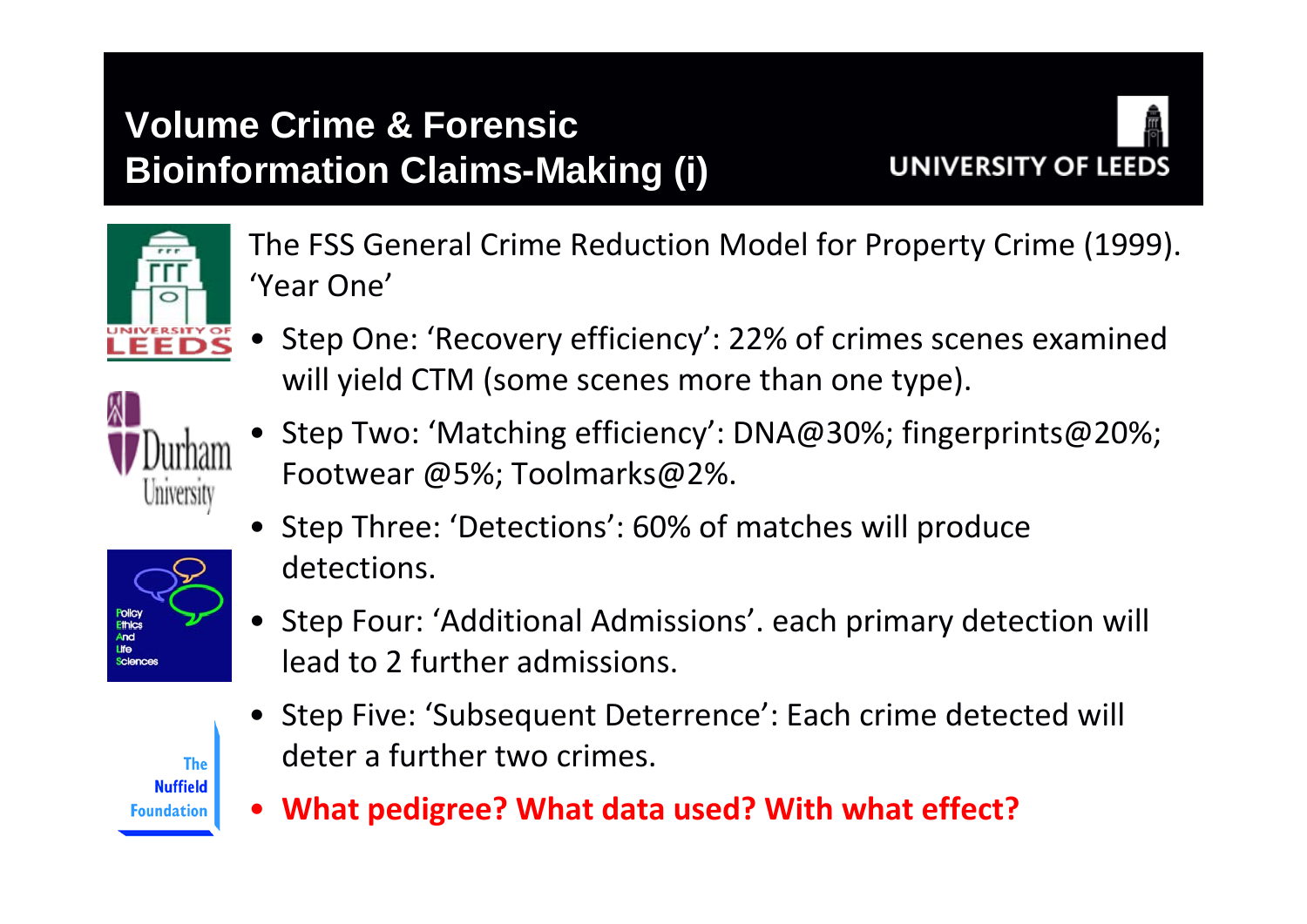#### **Volume Crime & Forensic Bioinformation Claims-Making (ii)**





The Morgan Harris Burrows Model of the Impact of Forensic Science in the Detection of Volume Property Crime (In Burrows et al (2005) *Forensic Science Pathfinder Project: Evaluating Increased Forensic Activity in Two English Police Forces)*



The new model: introduced attendance rates as important variable; considered convictions; abandoned estimate of deterrence. Predicted that 3.3% of recorded burglary and vehicle crime offences would be detected from fingerprints and SGM+DNA.



**The Nuffield Foundation** 

- Research findings included:
- forensic identifications (FPs and DNA) provided first link to the suspect in 45% of cases;
- 75% 'contributed to case-building'
- 27% did not lead to a detection (legitimate access, suspect not found, partial DNA hit, further proceedings not in public interest)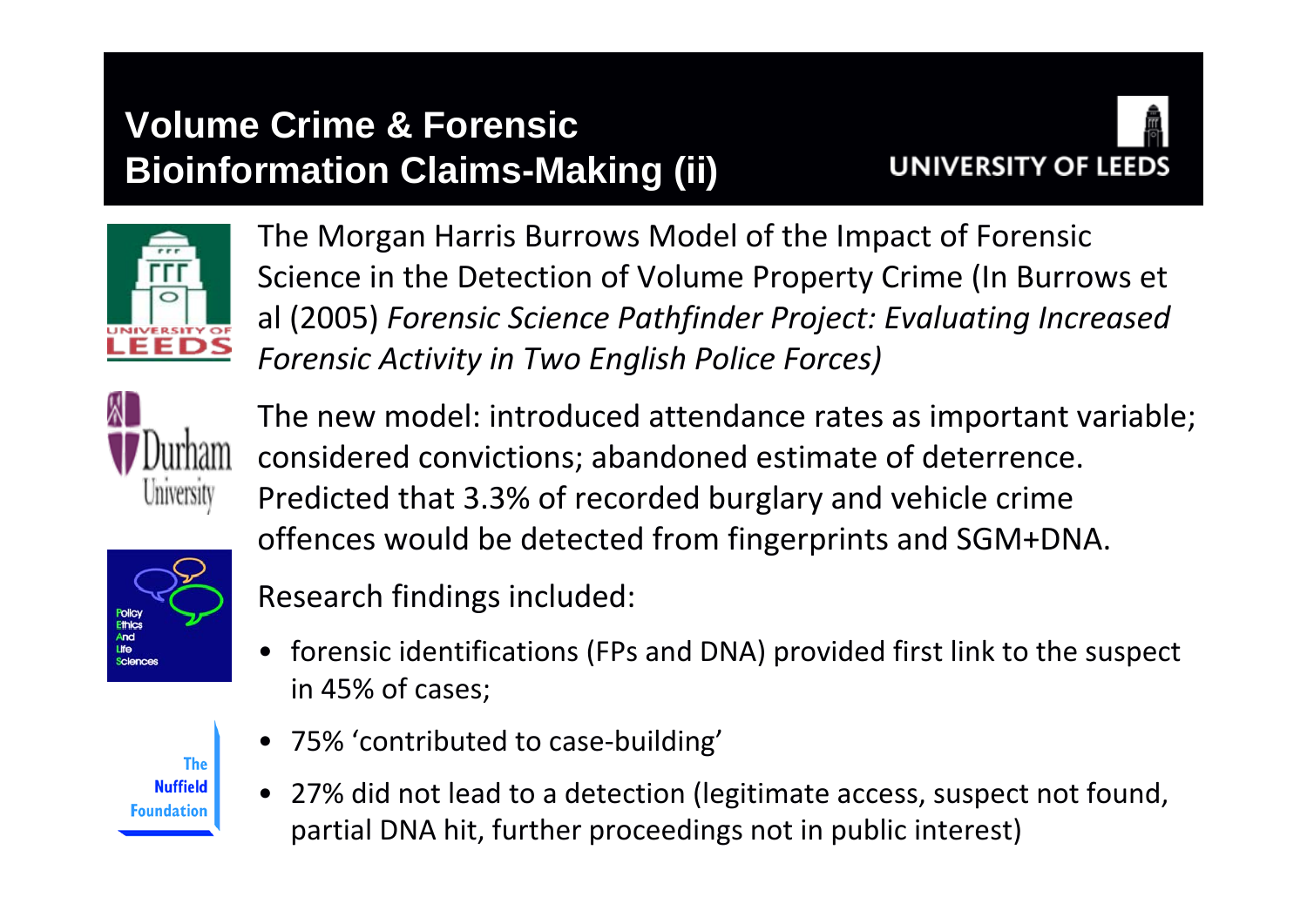## **More From Pathfinder:**  Key messages:





• 100 burglary and vehicle crime scenes will typically yield seven fingerprint idents, 2.6 SGM plus idents and 1.4 LCN DNA matches;



• for every 100 forensic idents an average of 101 detections are obtained;



• forensic science is a contributory factor (but not necessarily the critical factor) in achieving one third of the detections of burglary and vehicle crime offences achieved in England and Wales



• typically 100 idents will yield 79 convictions, cautions or TICs.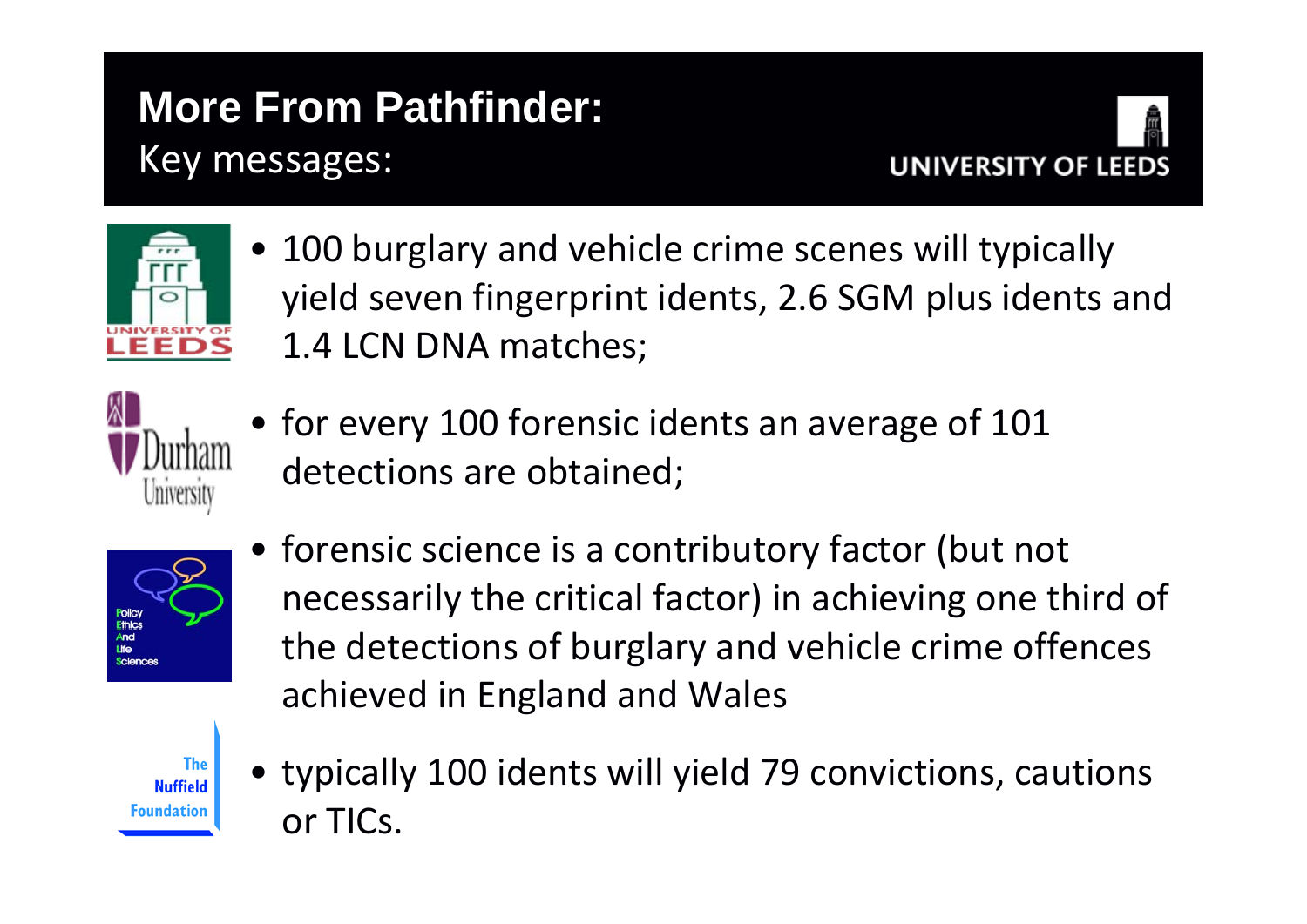### **More From Pathfinder:**  Key messages:





The most important improvements in detections will be obtained from improving performance between scene attendance and identification. So issues are



• Increasing the number of crime scene examinations.

• Improving the recovery of contact trace material at crime scenes visited. (use could probably be made of enhanced techniques such as LCN).



• Boosting 'match rates' through more comprehensive coverage of suspect forensic databases.



#### **What quality/significance/influence/continued relevance?**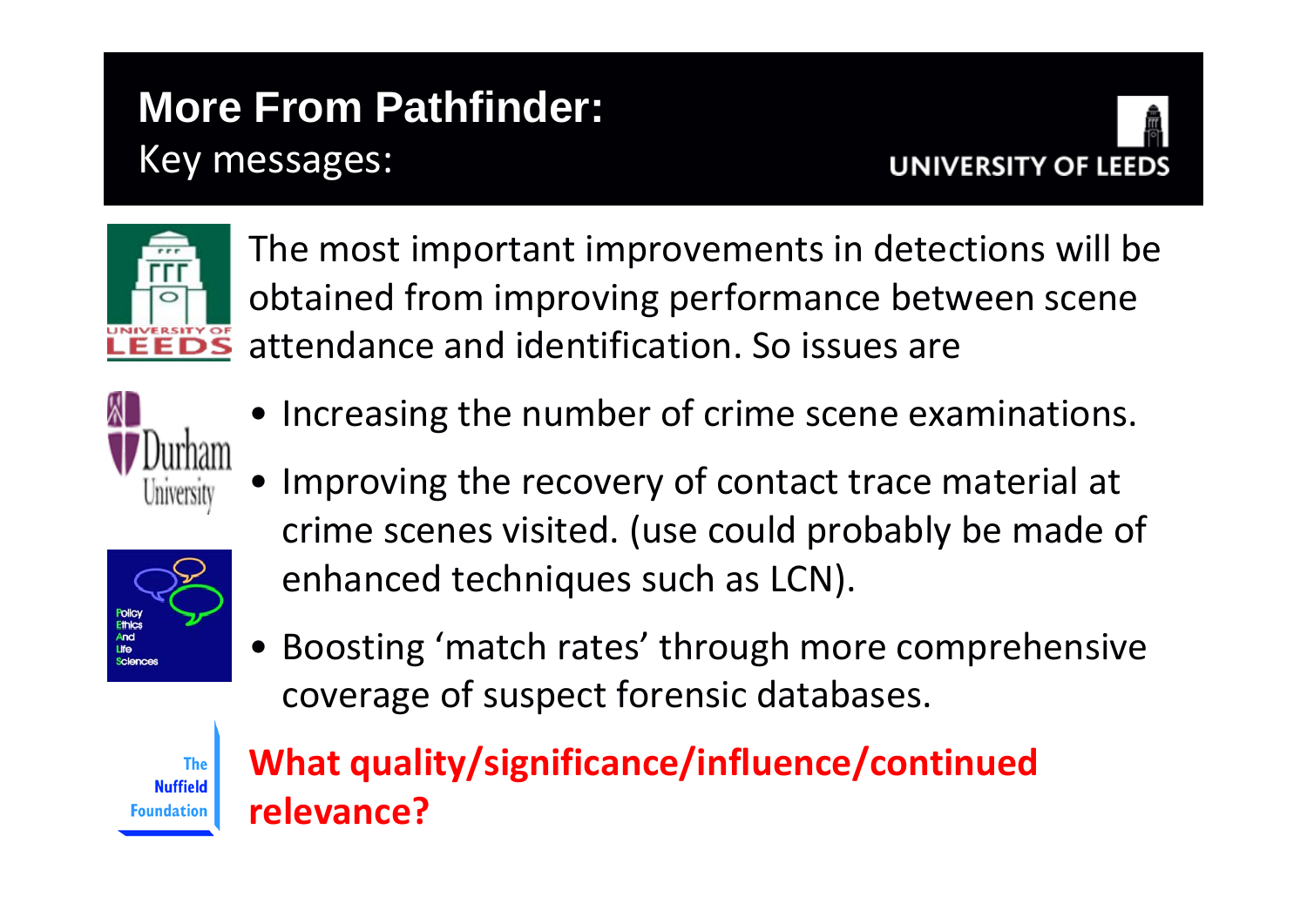## **Other Relevant UK Volume Crime Attrition Studies**





Tilley, N. and Ford, A. (1996). *Forensic Science and Crime Investigation*. London: Home Office.

McCulloch, H. (1996). *Police Use of Forensic Science*. London: Home Office Police Research Group.

McCulloch, H. and Tilley, N. (2000). *Effectiveness and Efficiency in Obtaining Fingerprint Identifications*. London: Home Office: (unpublished report).

University

Prime, R. and Hennelly, L. (2003) *Effects of the Processing of DNA Evidence*. London: Home Office.

Morgan Harris Burrows (2004) *The processing of fingerprint evidence after the introduction of the National Automated Fingerprint Identification System (NAFIS).* London: Home Office



Williams (2004) *The Management of Crime Scene Examination in Relation to the Investigation of Burglary and Vehicle Crime*. London: Home Office

Webb, B., Smith, C., Brock, A. and Townsley, M. (2005). 'DNA Fast‐tracking' in Smith, M.J. and Tilley, N. (eds.) *Crime Science: New Approaches to Preventing and Detecting Crime*. Cullompton: Willan.

**The Nuffield Foundation** 

Burrows et.al. (2005) *Understanding the Attrition Process in Volume Crime Investigations*. Home Office Research Study 295

**Other studies before or since 2005 to be added to this list?**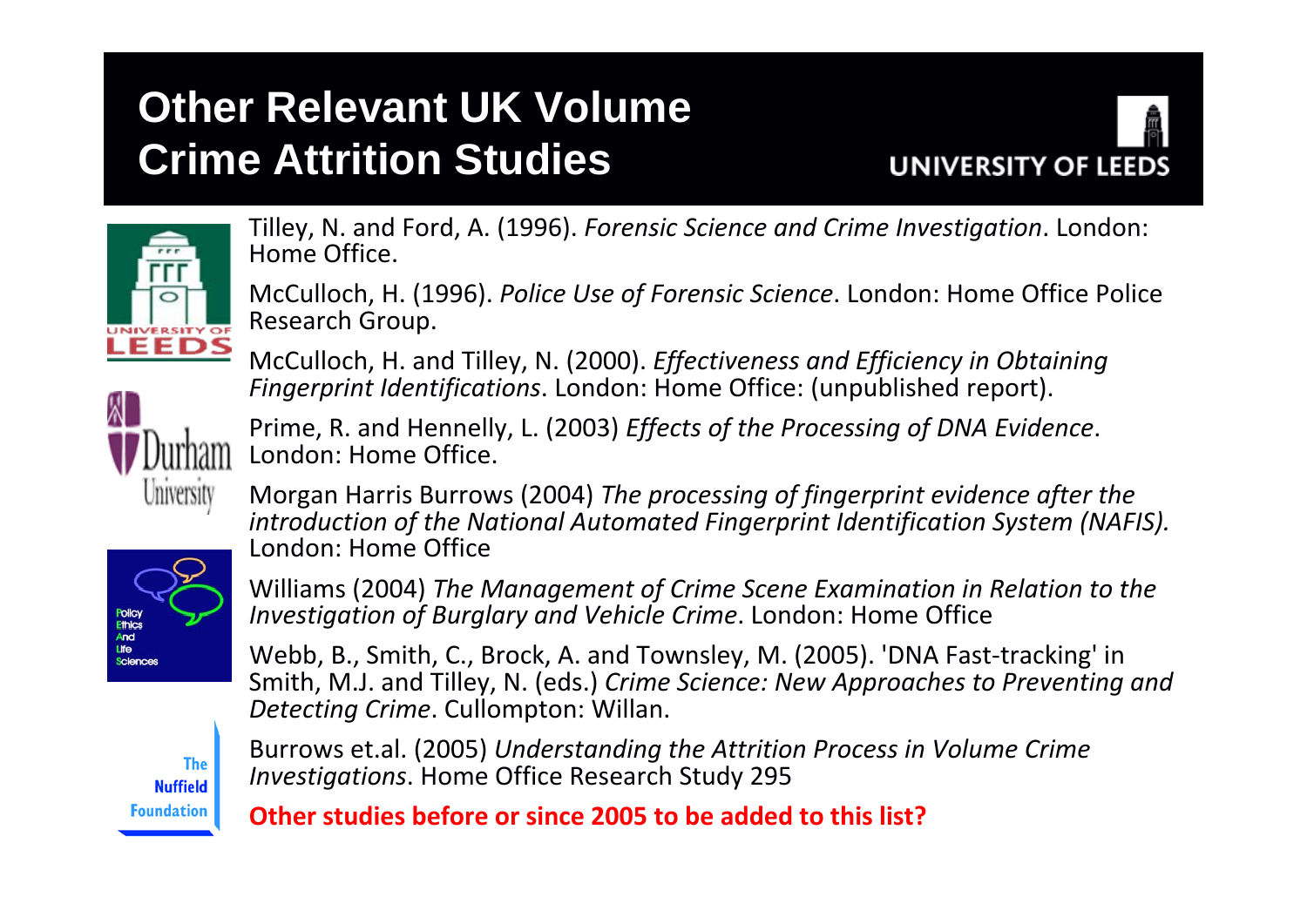### **Burrows et.al. (2005)**





8 BCUs studied. Research included a 'cohort review' of 3,022 cases detected and undetected burglary and vehicle crimes in 2003/4.



- ' Physical evidence' (FP, DNA, video);
- was 'first link to suspect' in 24% of direct detections
- Was 'principal information enabling detection in 27% of direct detections



The **Nuffield Foundation**  But:

- No clear relationship between high proportion of forensic matches and high detection rates
	- 'Huge' variation in attendance rates by crime type and BCU
	- Marked difference in recovery rates and 'overall benefits' from application of forensic techniques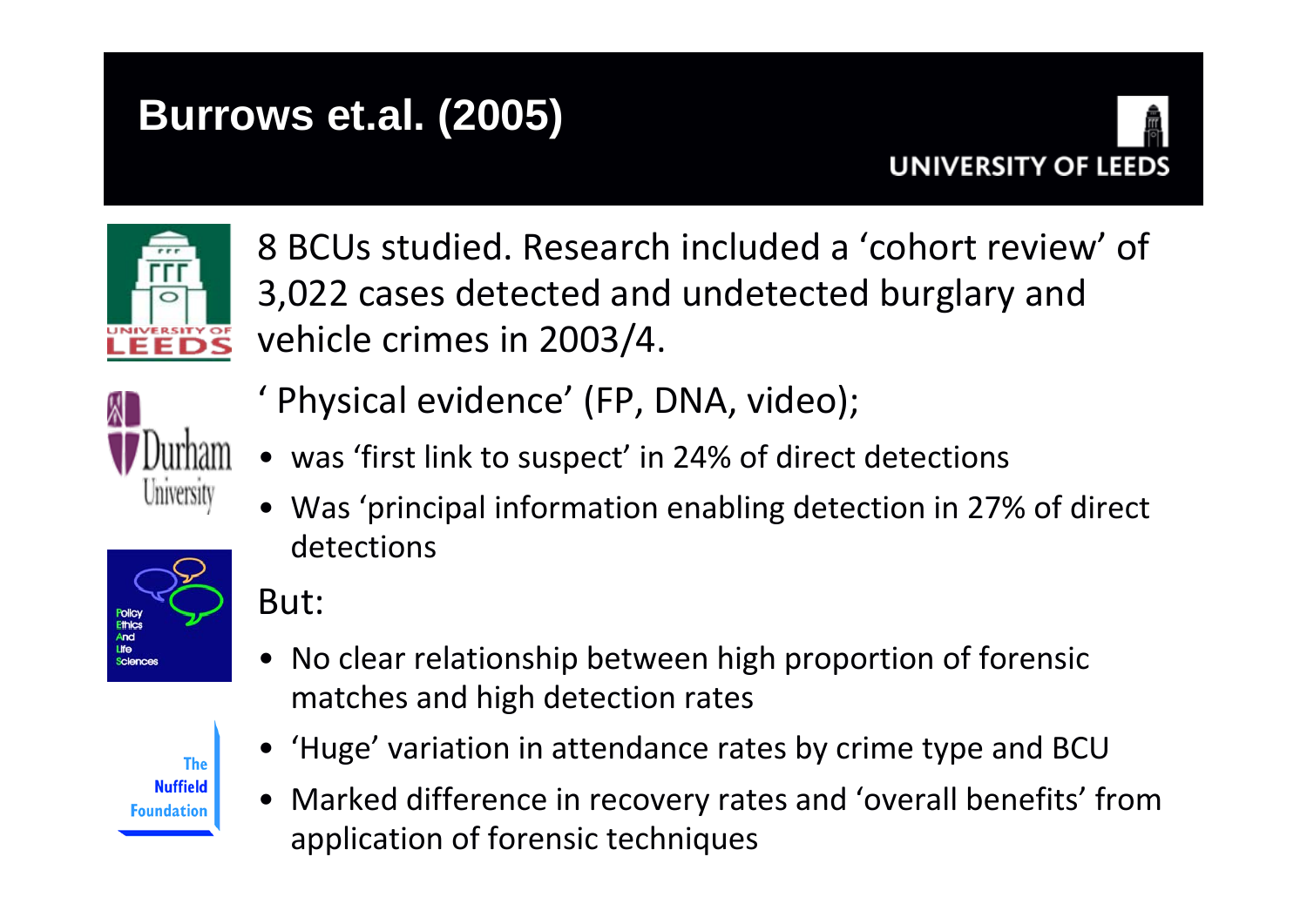### Conclusions/Implications re the use of forensic bioinformation:





• Heavy investment has supported increased success at inceptive applications



- • More effective screening may lead to more efficiencies in application
- • Scope for improvement beyond attendance and recovery stages (but only custody fingerprinting and DNA sampling given as examples).



• A general concern with the possible impact of two ideal ‐type approaches to investigating volume crime ('discretionary' and 'procedural'), and a proposal to design experimental studies with this in mind

The **Nuffield** Foundation

• **What significance? How useful for assessing uses of forensic bioinformation?**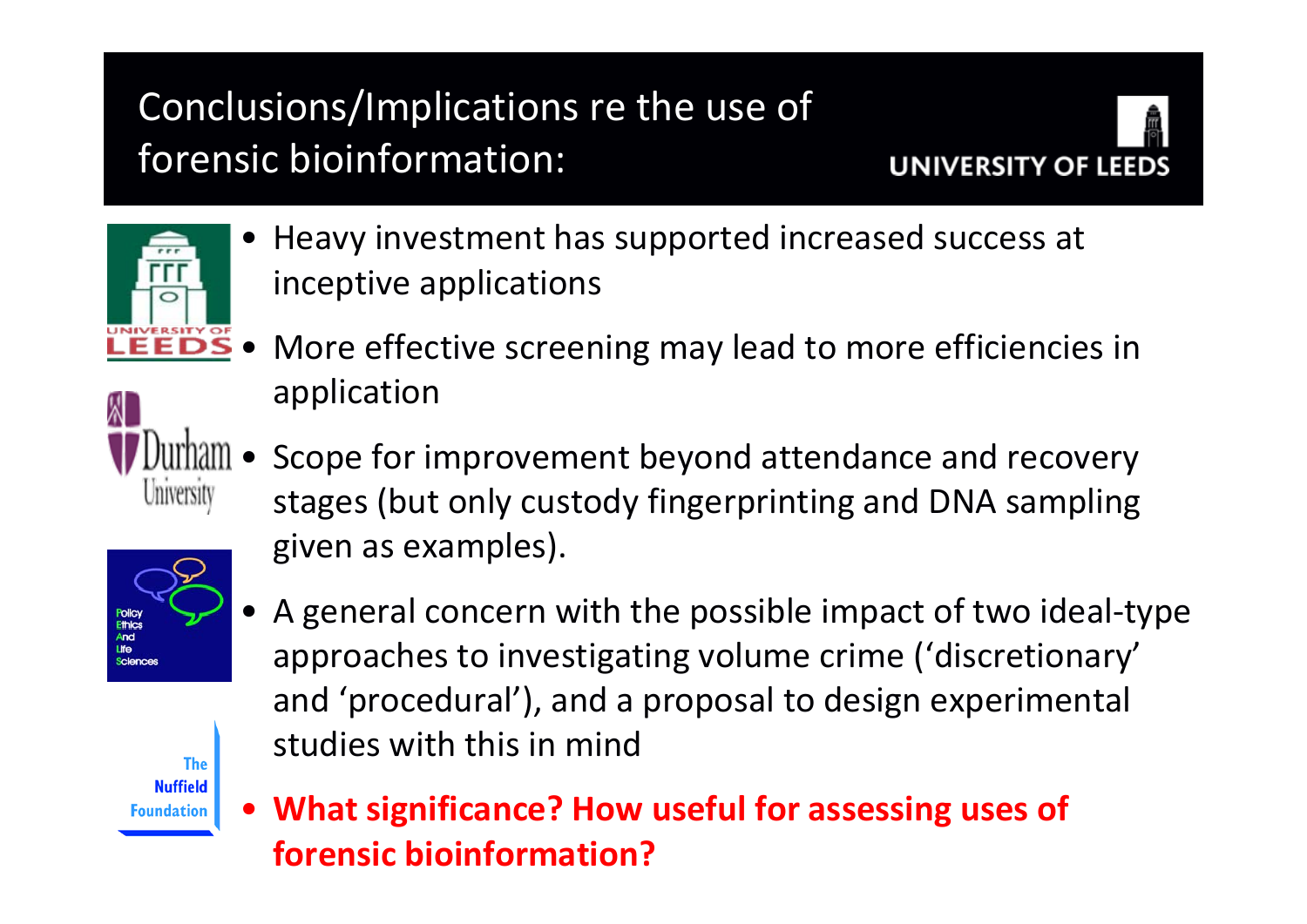#### 'Northampton Studies'





Bond, J.W. (2007) 'Value of DNA evidence in detecting crime', *Journal of Forensic Sciences*, 52: 128–36.



Bond, J.W. (2007) 'Maximising the opportunities to detect domestic burglary with DNA and fingerprints', *International Journal of Police Science and Management*, 9: 287–98.



Bond, J.W. and Hammond, C. (2008) 'The value of DNA material recovered from crime scenes', *Journal of Forensic Sciences*, 53: 797–801.



Adderley, R. and Bond, J.W. 2008. 'The effect of deprivation on the time spent examining crime scenes and the recovery of DNA and fingerprints'. *Journal of Forensic Science* 53: 178 ‐ 182.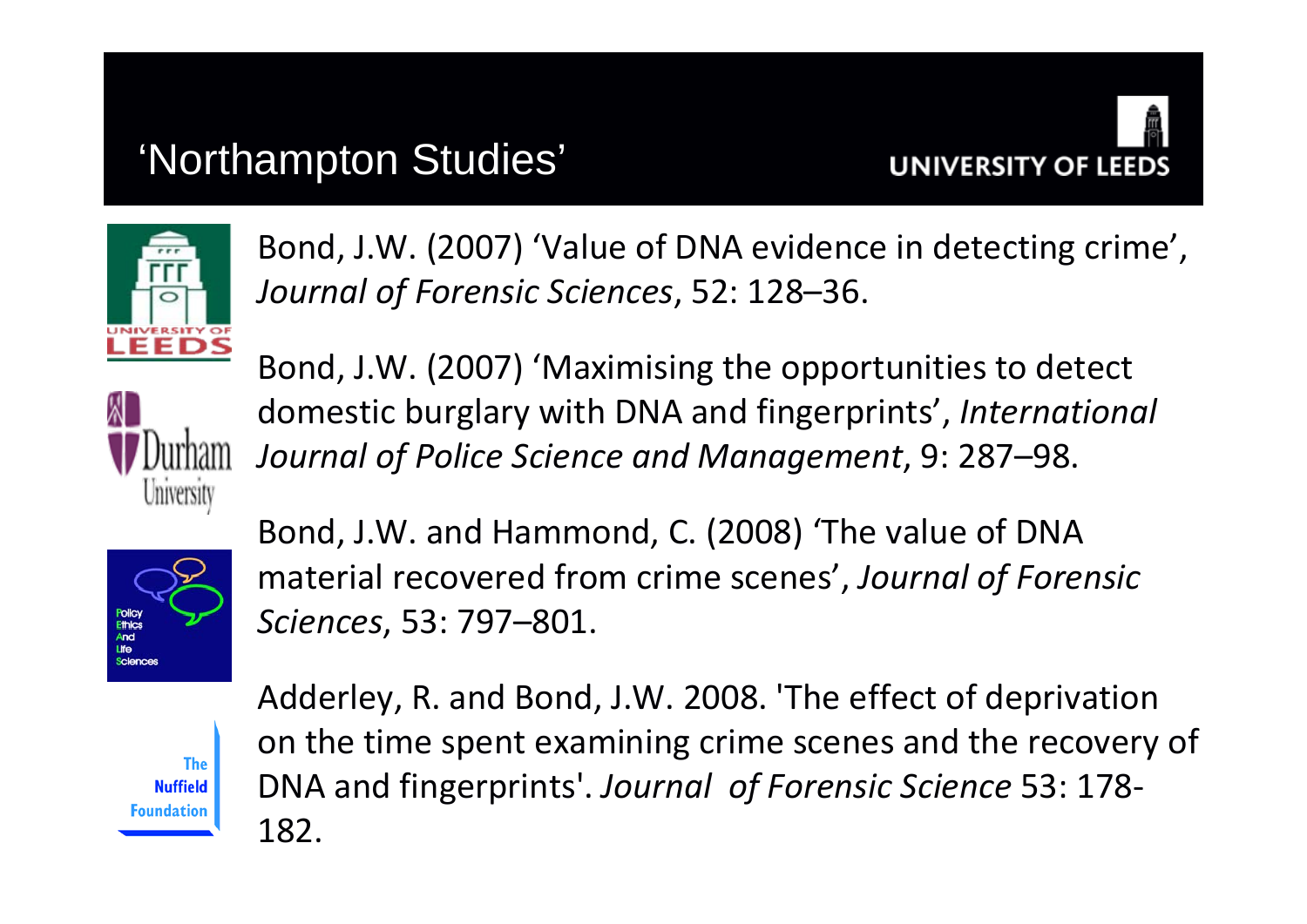# 'Northampton Studies' Some sample findings:





University

The **Nuffield** <sup>:</sup>oundation

Ethics **Ind** 



• An increase in the proportion of scenes attended and

decrease in processing time for DNA and fingerprints

produced more idents and hits used by investigating

- Level of experience and accreditation of examiners
- Source of DNA (the more 'mobile' the less likelihood of succesful detection)
- Level of experience and accreditation of investigating officers

**Other studies of this kind?**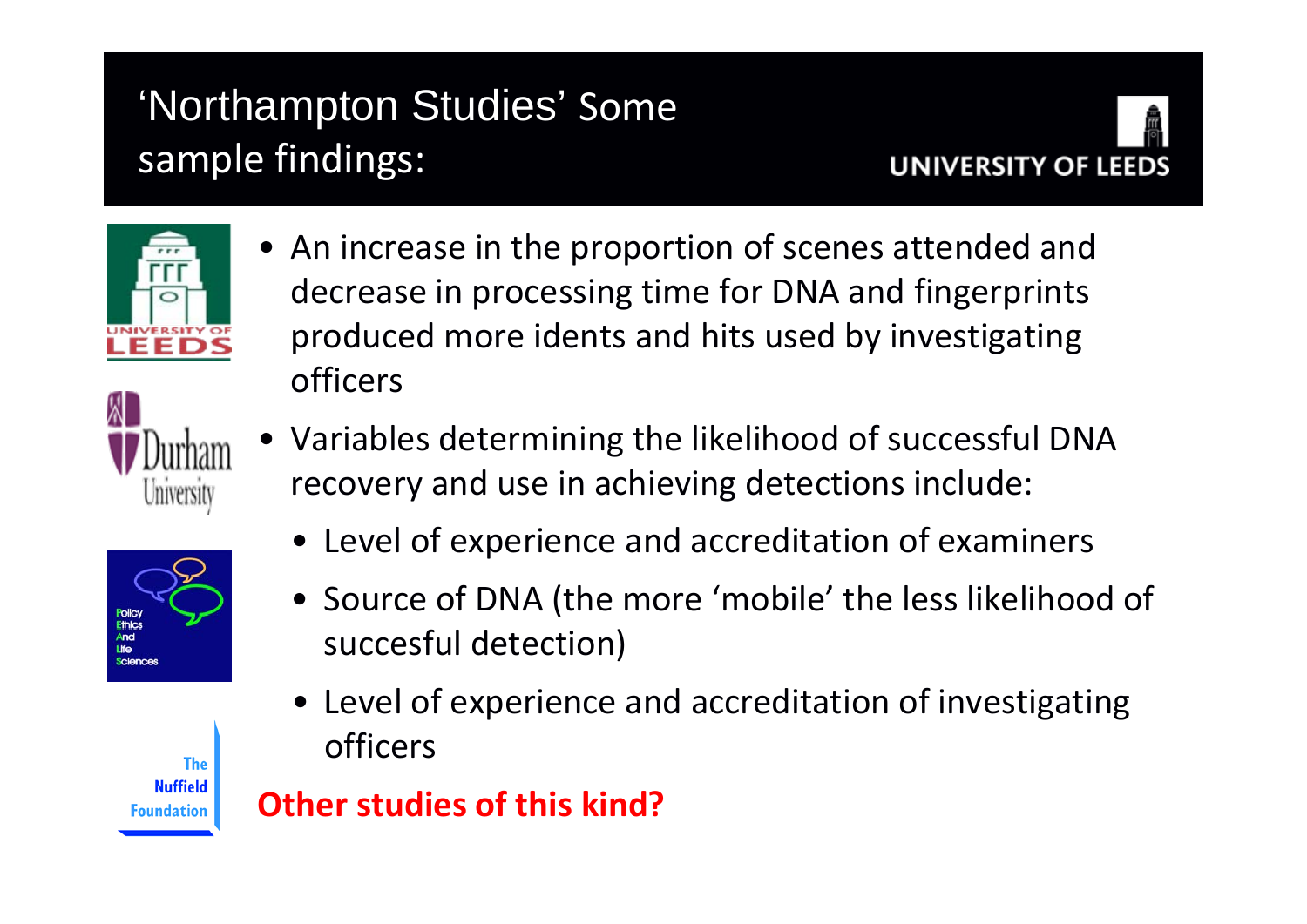#### **Systematic Reviews and RCTs On Police Uses of Forensic Bioinformation**





Bradbury & Feist (2005) *The Use of Forensic Science in Volume Crime Investigations: A Review of the Research Literature.* London Home Office



Roman et.al. (2008) *The DNA Field Experiment: Cost Effectiveness Analysis of the Use of DNA in the Investigation of High Value Crimes*. US Department of Justice



Wilson & Weisburd (in progress) '*DNA Testing in Criminal Justice*' International Campbell Collaborations

The **Nuffield** Foundation

**Others – i n progress, in press or published?**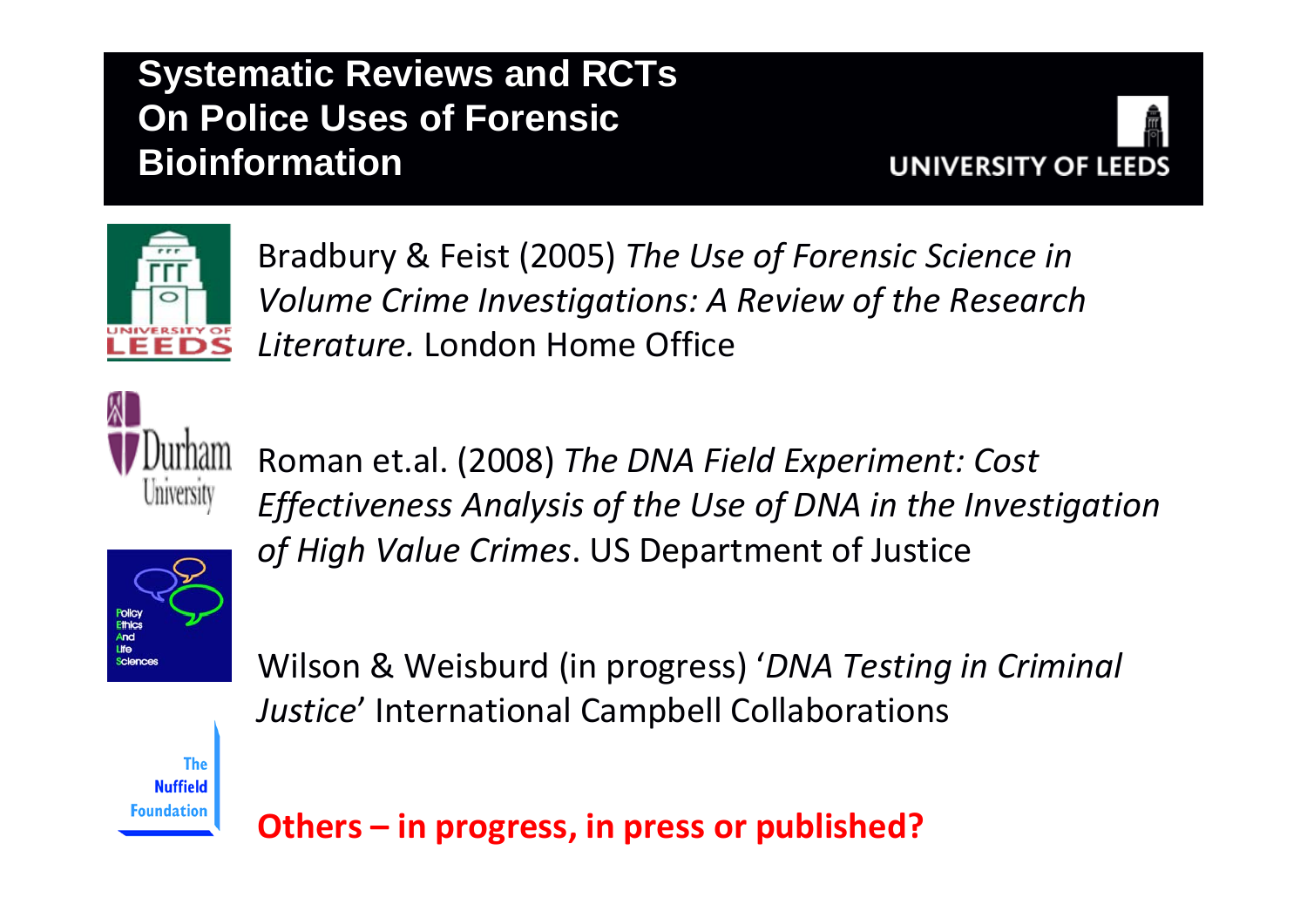#### **Roman et.al. (2008)** *The DNA Field Experiment*





5 local law enforcement agencies between 2005 & 2007. 2,160 burglary cases in which 'physical evidence thought to include suspect DNA was collected'.



Randomly divided into test and control cohorts, physical evidence processed only in test cohort.

Outcomes observed October 2007. Findings include:



- • Suspects identified in 29% of test cases and 11% of control cases;
- Suspects arrested in 22% of test cases and 10% of control cases



•• In cases where both DNA and fingerprint evidence were collected, CODIS matches were twice the rate of AFIS idents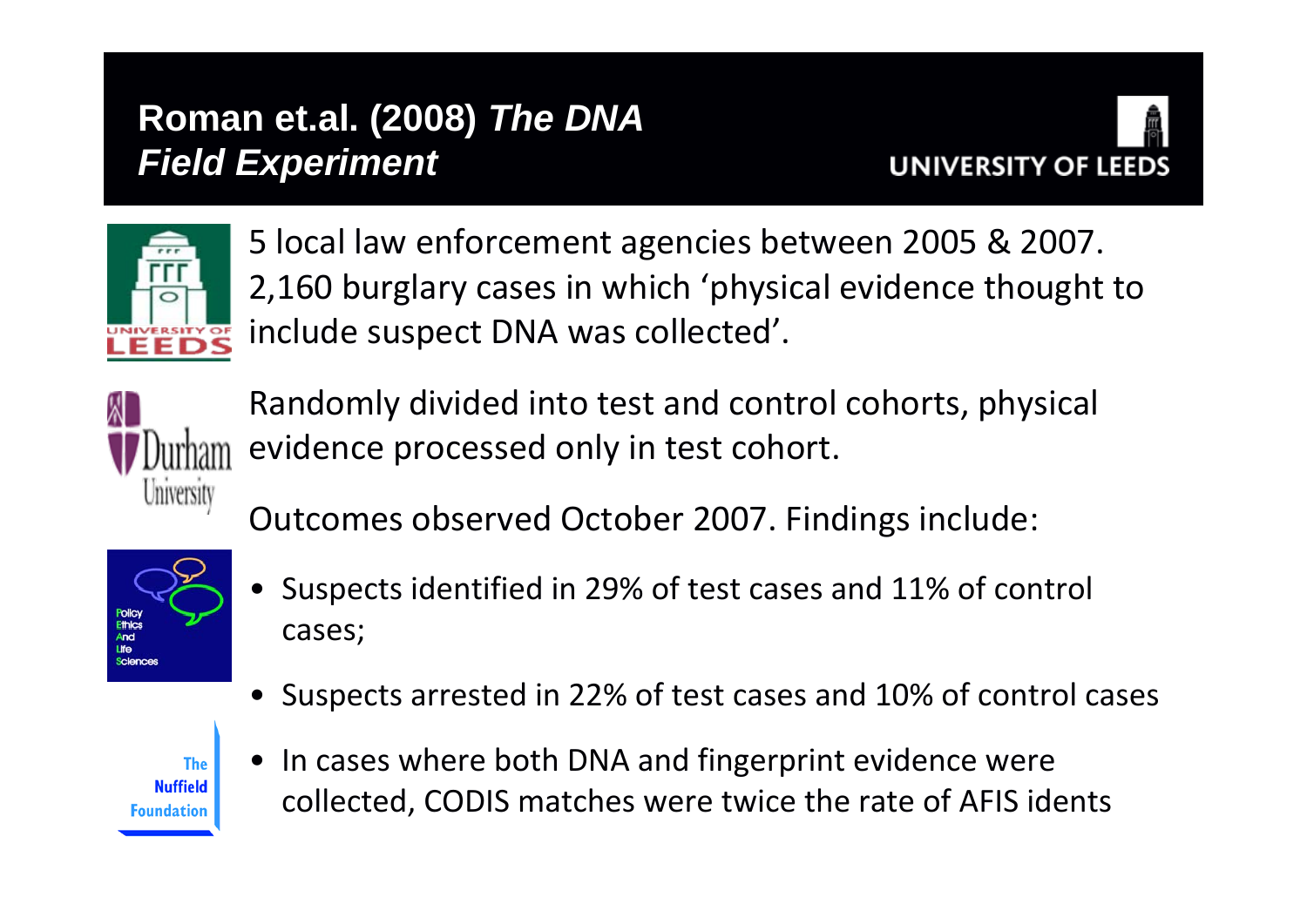#### **Roman et.al. (2008)** *The DNA Field Experiment*





• Blood and saliva samples more likely to yield usable profiles than touch samples



- Unlocked crime scenes and those investigated during 'busy' officer times are less likely to yield profiles
- Evidence collected by crime scene technicians no more useful than those collected by patrol officers



- The collection of 'whole items' is more likely to generate profiles than those swabbed
- Additional cost of DNA testing is \$1,400, cost of identifying an additional suspect is \$4,502; cost of arresting an additional suspect is \$14,169



#### **Usefulness? Relevance to UK? Capable of replication/development?**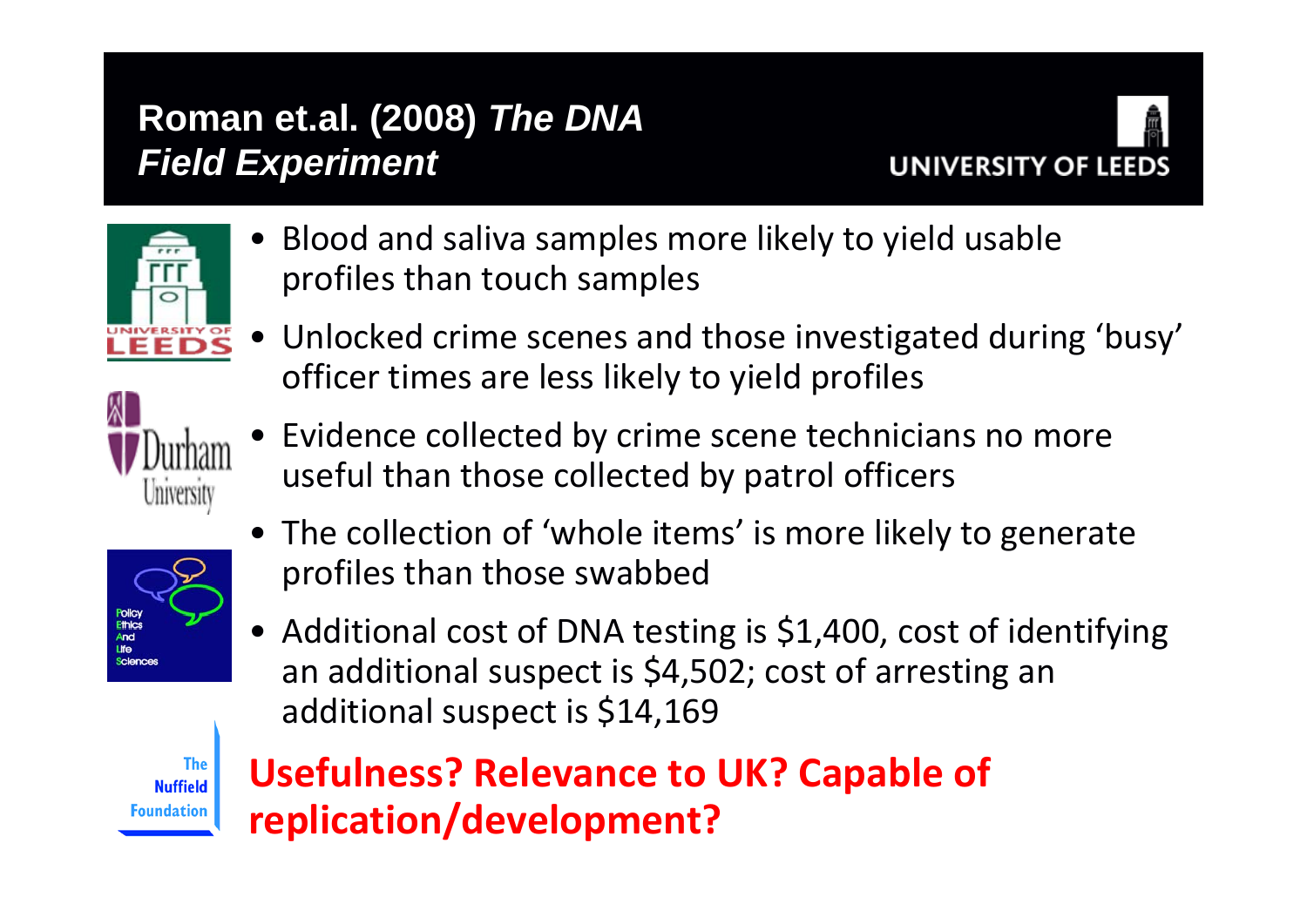## Summary Observations on Current Research





• Regular contrast of imaginary with actual performance;



• Volume crime heavily researched; major and serious crime under ‐researched



• An over-emphasis on attendance and recovery issues; under ‐emphasis on subsequent trajectories of artefacts and use of intelligence by investigators or prosecutors;



• Frequent unexplicated references to contact trace material as 'of value' to investigations.